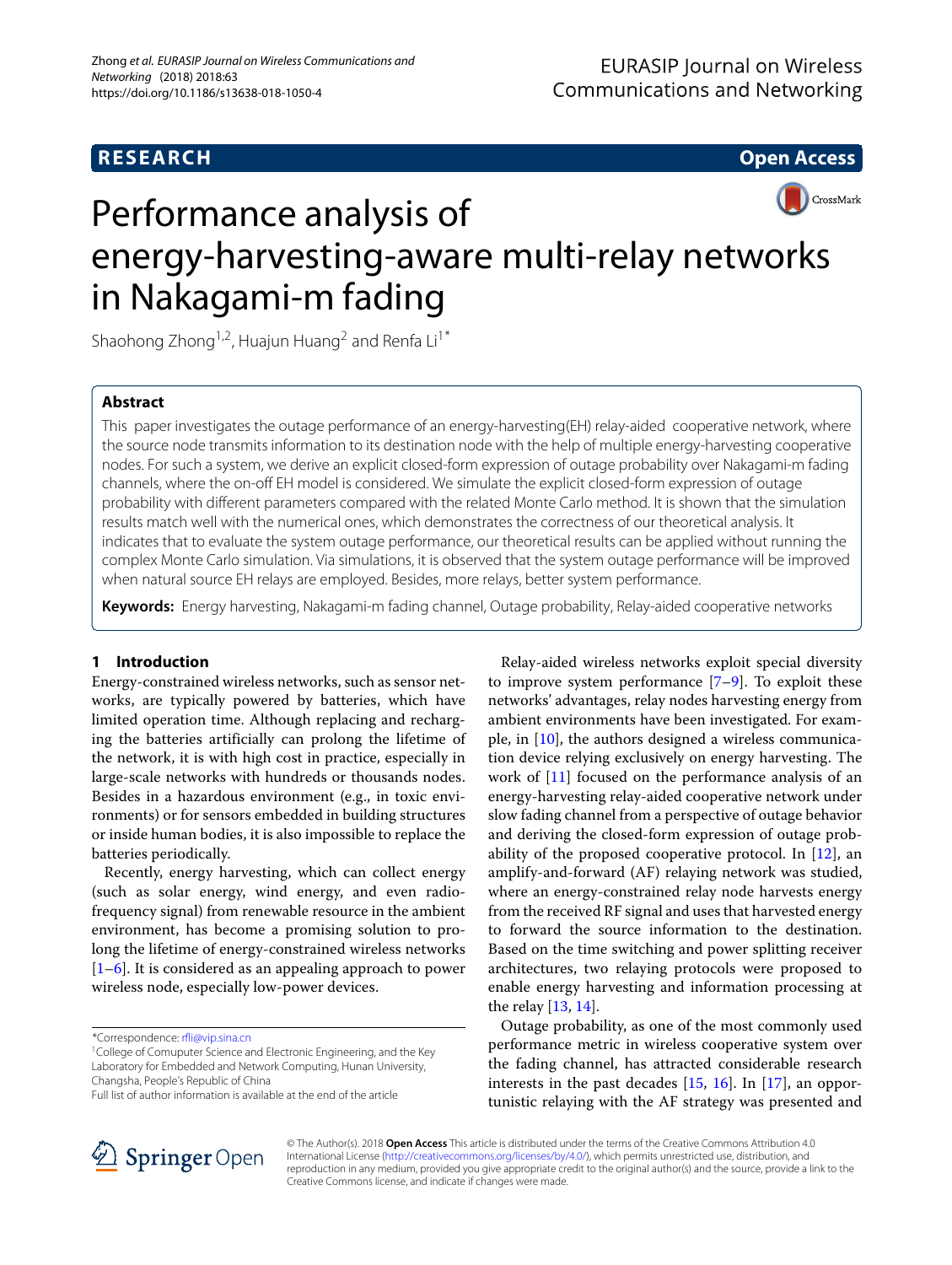the outage probability was discussed under Rayleigh fading channels. In  $[18]$ , outage probability of dual-hop decode-and-forward (DF) relaying scheme was analyzed over mixed Rayleigh and generalized Gamma fading channels. In [\[19\]](#page-7-13), the authors analyzed the outage probability of opportunistic AF orthogonal frequency-division multiplexing (OFDM) relaying over Nakagami-m fading channel and presented a closed-form outage probability of the proposed system at high signal-to-noise (SNR) regime. In [\[20\]](#page-7-14), the paper analyzed the performance of two-way amplify-and-forward relaying over Nakagami-m frequency-selective fading channels taking consideration of the multipath spread of the channel. In [\[21\]](#page-7-15), the authors presented a general two-parameter received SNR model for two-hop AF relaying.

Although lots of important results have been presented in the above existing works, there still some fundamental issues to be studied for multi-relay EH systems [\[22,](#page-7-16) [23\]](#page-7-17). For example, the works of [\[11\]](#page-7-5) and [\[12\]](#page-7-6) focused on the research of outage probability with harvesting energy relay-aided cooperative networks on the Rayleigh channel, but did not explore it over the Nakagami-m fading channnel. The work of [\[17\]](#page-7-11) and [\[18\]](#page-7-12) focused on the outage probability of relay-aided networks over Rayleigh channel with AF and DF schemes, respectively, but they did not consider the energy harvesting from an ambient environment. The works of  $[19, 20]$  $[19, 20]$  $[19, 20]$ , and  $[21]$  analyzed the performance of two-hop AF relaying over Nakagami-m fading channels, but did not consider on energy harvesting from an ambient environment.

In this paper, we consider a relay-aided cooperative wireless network, where relay nodes are able to harvest energy from ambient environment. An on-off EH model is assumed and Nakagami-m fading channels is assumed, as it is a more general channel model, where the Rayleigh model can be consider as a special case of it. Our aim is to study the outage probability.

Our contributions are as follows. We analyze the outage performance of an energy-harvesting relay-aided cooperative network in Nakagami-m fading channel and derive an explicit closed-form expression of outage probability for the on-off relay-aided cooperative protocol with the help of the Markov property of energy buffer status. Monte Carlo simulations demonstrate the correctness of our derived outage probability express. It is also shown that the outage performance can be significantly improved especially in high SNR regime, and the more the workable relay-aided nodes take part in relay aiding, the better system performance can be got.

The rest of the paper is organized as follows. Section [2](#page-1-0) reports about model of the system and the on-off energyharvesting model. Section [3](#page-2-0) presents the performance analysis of outage probability. Section [4](#page-5-0) presents the numerical results and validates the analytical results

through Monte Carlo simulations. Finally, section [5](#page-7-18) concludes the paper.

# <span id="page-1-0"></span>**2 System model**

#### **2.1 Network model**

Consider an energy-harvesting relay-aided systems where the source node *S*, communicates with its destination node *D* with the help of energy-harvesting relay-aided nodes  $R_k$  (1  $\leq$   $\kappa$   $\leq$  K), where the direct link between *S* and *D* exists in the system as illustrated in Fig. [1.](#page-2-1)

The baseband-equivalent discrete time mode for the channels  $S - D$  is assumed; therefore, the signal received over the direct link can be expressed by

$$
y_{s,d}[n] = \sqrt{P_s} h_{s,d}[n] x_s[n] + n_d[n], n = 1, 2, ..., N
$$
\n(1)

where *N* denotes the whole signal block length, and *ys*,*d*[ *n*] denotes the received signal at *D*.  $h_{s,d}[n]$  and  $n_d[n]$  denotes the channel fading coefficient and additive noise, respectively. *Ps* denotes source node *S*'s transmission power.

For the relay node, AF relay operation is employed. Provided that there is harvesting energy used for transmitting current signal block at  $R_k$ , information will be transmitted from *S* to  $R_k$  first and then to *D* from  $R_k$ . In order to avoid interference between links *S* − *Rk* and *Rk* − *D*, half-duplex transmission is assumed, and each signal block is divided into two subphases. In the first subphase, information is transmitted from  $S$  to  $R_k$ , which is given by

<span id="page-1-1"></span>
$$
y_{s,r_k}[n] = \sqrt{P_s} h_{s,r_k}[n] x_s[n] + n_{r_k}[n], n = 1, 2, ..., N/2
$$
\n(2)

where  $y_{s,r_k}[n]$ ,  $n_{r_k}[n]$ , and  $h_{s,r_k}[n]$  denotes the received signal, additive noise at  $R_k$ , and the fading coefficient between *S* and *Rk* respectively. Then, the received information is forwarded by  $R_k$  to  $D$  in the second subphase, which is expressed by

<span id="page-1-2"></span>
$$
y_{r_k,d}[n] = \sqrt{P_r} h_{r_k,d}[n] x_{r_k}[n] + n_d[n], n = N/2 + 1, ..., N
$$
\n(3)

where  $x_{r_k}[n]$ ,  $P_r$ , and  $h_{r_k,d}[n]$  denotes the transmitted signal, the transmit power at  $R_k$ , and the channel fading coefficient between  $R_k$  and  $D$  respectively.

#### **2.2 On-off energy-harvesting model**

At first, we consider the situation that the relay  $R_k$  does not have an energy storage device; it can only work at the current block with the energy *Ei*, and we assume that *Er* is the minimal energy, that is, each relay node activate itself and forward signal. If the energy  $E_i$  is less than  $E_r$ , transmission outage will occur.

Secondly, we consider the situation where the relay *Rk* has energy storage with capacity *E*max, and *Si* denote the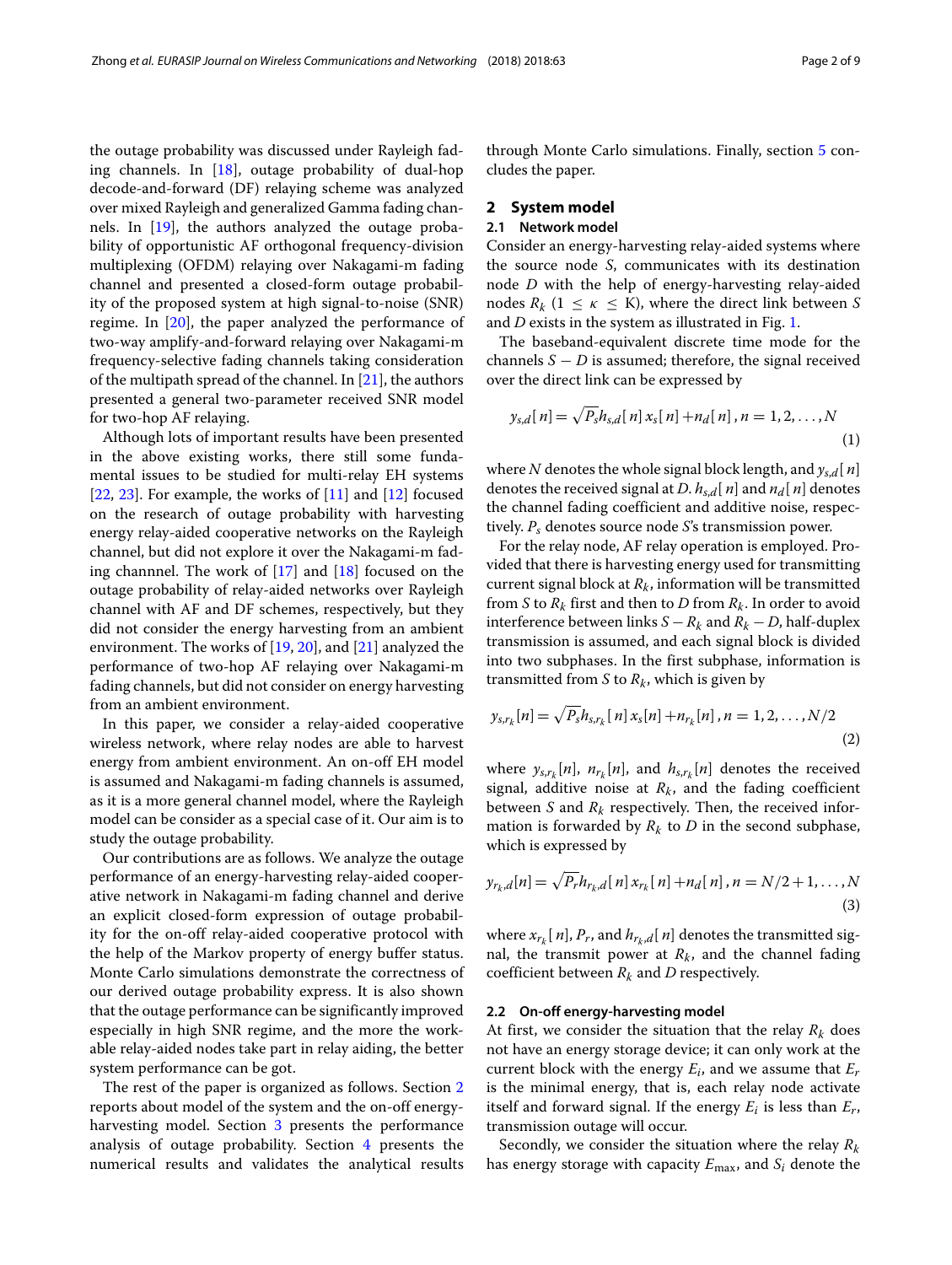

<span id="page-2-1"></span>value of energy stored at  $R_k$  at the beginning of *i*-th signal block, and *Oi* denotes the energy consumption for *i*-th signal block transmission. Thus, *Oi* can be expressed as a stationary two-value random function, i.e.,

$$
P_r[O_i = M] = \begin{cases} \n\frac{P_{sd}^{\text{out}}}{K} & \text{if } M = E_r\\ \n1 - \frac{P_{sd}^{\text{out}}}{K} & \text{if } M = 0\\ \n0 & \text{otherwise} \n\end{cases} \tag{4}
$$

where factor *K* represents the numbers of relay nodes who will be waked up with equal probability. Then, we get the expression of  $S_{i+1}$  based on the aforementioned assumptions as

$$
S_{i+1} = \begin{cases} S_i + E_i - O_i, & \text{if } S_i + E_i - O_i \in [0, E_{\text{max}}] \\ S_i + E_i, & \text{if } S_i + E_i - O_i < 0 \\ E_{\text{max}} & \text{if } S_i + E_i - O_i > E_{\text{max}} \end{cases} \tag{5}
$$

Considering the possible energy consumption flow at *Rk* from a statistical perspective, which is called as an onoff model and denoted by  $S_i$ . Namely, if  $S_i \geq P_r$ ,  $P_r$  can retransmit the signal successfully and the status of  $S_i$  is defined as on,which is equivalent to the sum set of all the possible original statuses satisfying  $S_i|S_i \geq P_r$ . Otherwise, the status of  $S_i$  is defined as off, so the transmission outage will occur. Therefore,

$$
P_r[\hat{S}_i = on] = \int_{P_r}^{E_{\text{max}}} f_s(x) dx \tag{6}
$$

and

$$
P_r[S_i = off] = \int_0^{P_r} f_s(x) dx \tag{7}
$$

where  $f_s(x)$  denotes the stationary probability distribution of  $S_i$ .

That is the relay-aided link will wake up if and only if the direct link is too bad, and the current available energy at the relay node is more than *Er*, the energy-harvesting module at  $R_k$  can be characterized by the parameter pair  $(E_r, R_k)$ , we can also say that the energy-harvesting module can provide an energy flow that is less than *Er* with the probability  $p_k^{ex}$ .

#### <span id="page-2-0"></span>**3 Outage behavior analysis**

#### **3.1 Problem analysis**

Due to fluctuation of ambient renewable energy, the relay nodes cannot harvest enough energy to maintain working status. So, the outage event will occur.

According to aforementioned descriptions, that is to say, if the direct link channel is good, or the relay link's energy is more about *Er*, and the relay link channel is good, the system can work well. We can express the overall successful communication events as

{direct link 
$$
(S - D)
$$
 is good}  
\n
$$
\bigcup_{k} \{ \{k \text{th relay link } (S - R_k - D) \text{ is good} \}
$$
\n{the energy at  $R_k$  is enough} (8)

Correspondingly, if the direct link channel is not good, at the same time, the relay link channel is not good, or the relay link node's energy is small than *Er*, the system outage will occur. The overall outage events can be expressed as

<span id="page-2-2"></span>{direct link 
$$
(S - D)
$$
 is bad}  
\n
$$
\bigcap_{k} \{k \text{th relay link } (S - R_k - D) \text{ is bad}\}
$$
\n
$$
\bigcup \{\text{the energy at } R_k \text{ is not enough}\}\
$$
\n(9)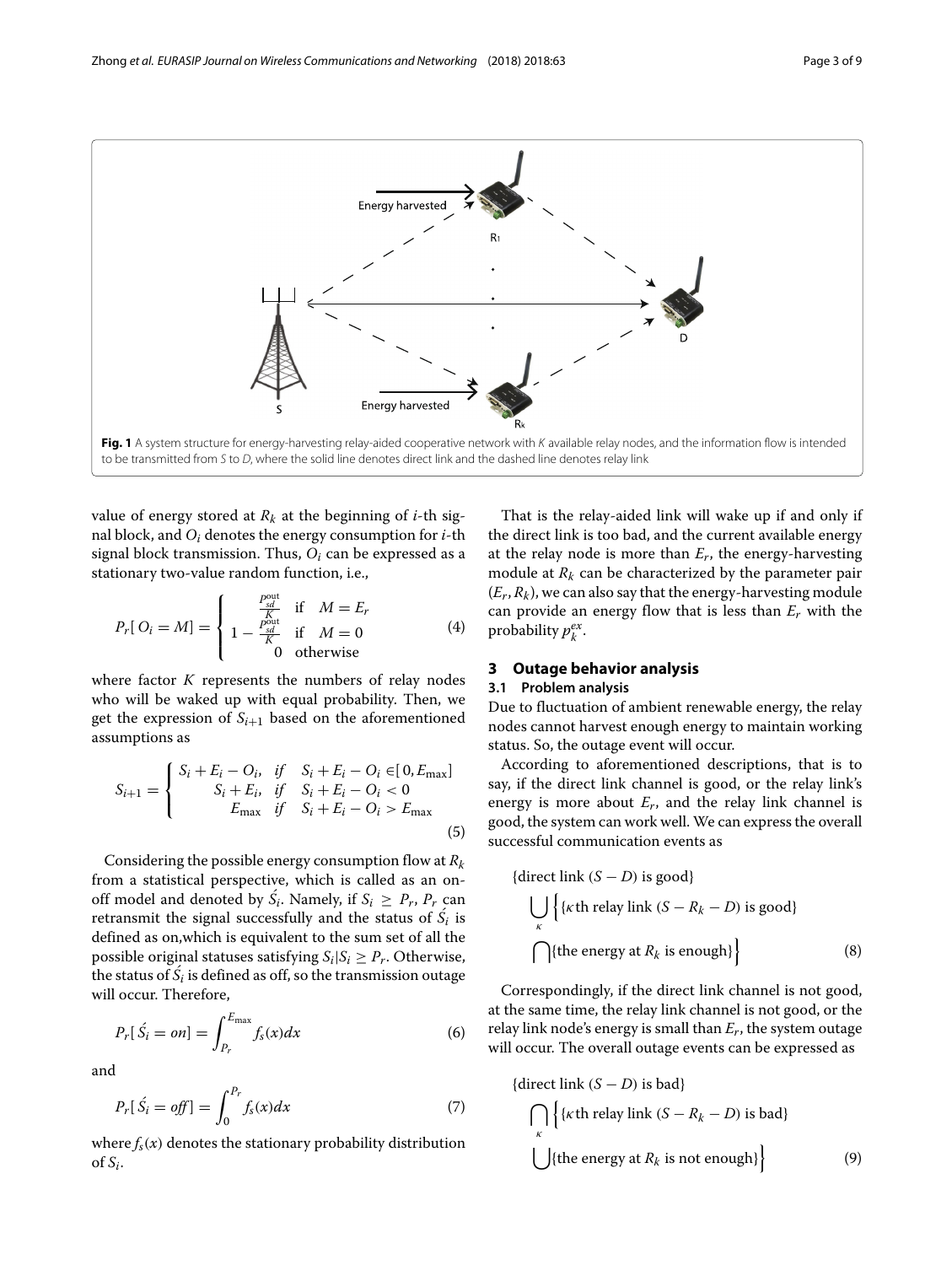Assume the energy-harvesting modules owned by the relay nodes are independent from each other. The overall outage probability in [\(9\)](#page-2-2) following the transmission protocol can be given by

<span id="page-3-1"></span>
$$
p_{\text{total}}^{(\text{out})} = P_{sd}^{(\text{out})} \cdot \prod_{\kappa=1}^{K} \left[ p_{\kappa}^{ex} + (1 - p_{\kappa}^{ex}) \cdot P_{sr_{\kappa}d}^{(\text{out})} \right] \tag{10}
$$

where  $P_{sd}^{\text{(out)}}$  denotes the outage probability of the direct link can not work,  $P_{sr_kd}^{(\mathrm{out})}$  denotes the outage probability of<br>the relay link is not good or the energy of the relay node is small than  $E_r$ , and  $p_k^{ex}$  is the probability of relay-aided link do not have enough energy to active itself to work, which have been discussed on the previous chapter.

In order to calculate  $p_{\text{total}}^{(\text{out})}$ , we have a detail analysis about  $P_{sd}^{(\text{out})}$  and  $P_{srkd}^{(\text{out})}$  in the next step.

# **3.2 Calculation of** *P(***out***) sd*

In direct transmission scenario, only the direct link between *S* and *D* is selected as a working link where all relay nodes do not work, and all the time slots in a signal block are used by the direct link.

The mutual information for the direction link of *S* − *D* achieved by zero-mean circularly symmetric complex Gaussian input is defined as:

$$
I_{sd} = \log_2\left(1 + P_s \frac{|h_{sd}|^2}{N_D}\right) = \log_2\left(1 + \frac{P_s}{N_D} h_0\right) = \log_2(1 + \gamma h_0)
$$
\n(11)

where  $\gamma = \frac{P_s}{N_D}$  denotes SNR, and for  $h_0 = |h_{sd}|^2$ ,  $h_0$  follows the Nakagami-m distribution, whose PDF and outage probability is expressed as respectively

$$
p(h_0) = \frac{m_{sd}^{m_{sd}} h_0^{m_{sd}-1}}{\Omega_{sd}^{m_{sd}} \Gamma(m_{sd})} \exp\left(-\frac{m_{sd}}{\Omega_{sd}} h_0\right)
$$
(12)

Assume that the minimum acceptable rate equals to  $R_0$ , the outage probability  $P_{sd}^{\text{(out)}}[R_{s,d} \, < R_0]$  under direct transmission protocol can be expressed as

<span id="page-3-0"></span>
$$
P_{sd}^{(\text{out})} = P[\log_2(1 + \gamma h_0) \le R_0] = P[h_0 \le \gamma_{th}^{sd}]
$$
  
\n
$$
= \int_0^{\gamma_{th}^{sd}} \frac{m_{sd} m_{sd} h_0^{m_{sd}-1}}{\Omega_{sd}^{m_{sd}} \Gamma(m_{sd})} \exp\left(-\frac{m_{sd}}{\Omega_{sd}} h_0\right) dh_0
$$
  
\n
$$
= \frac{m_{sd}}{\Omega_{sd} \Gamma(m_{sd})} \int_0^{\gamma_{th}^{sd}} \left(\frac{m_{sd}}{\Omega_{sd}} h_0\right)^{m_{sd}-1} \exp\left(-\frac{m_{sd}}{\Omega_{sd}} h_0\right) dh_0
$$
  
\n
$$
= \frac{1}{\Gamma(m_{sd})} \int_0^{\frac{m_{sd}}{\Omega_{sd}} \gamma_{th}^{sd}} t^{m_{sd}-1} e^{-t} dt, t = \frac{m_{sd}}{\Omega_{sd}} h_0
$$
  
\n
$$
= \frac{1}{\Gamma(m_{sd})} \Gamma\left(m_{sd}, \text{frac}\Omega_{sd} \gamma_{th}^{sd}\right)
$$
  
\n
$$
= 1 - \exp\left(-\frac{m_{sd}}{\Omega_{sd}} \gamma_{th}^{sd}\right) \sum_{n=0}^{m_{sd}-1} \left(\frac{m_{sd} \gamma_{th}^{sd}}{\Omega_{sd}}\right)^n \frac{1}{n!}
$$
(13)

where  $\gamma_{th}^{sd} = \frac{2^{R_0}-1}{\gamma}$ .

# **3.3 Calculation of** *P(***out***) srkd*

For cooperative relay system  $[24, 25]$  $[24, 25]$  $[24, 25]$ , if someone relay aided a link with enough energy among *K*'s relay, it will be

<span id="page-3-2"></span>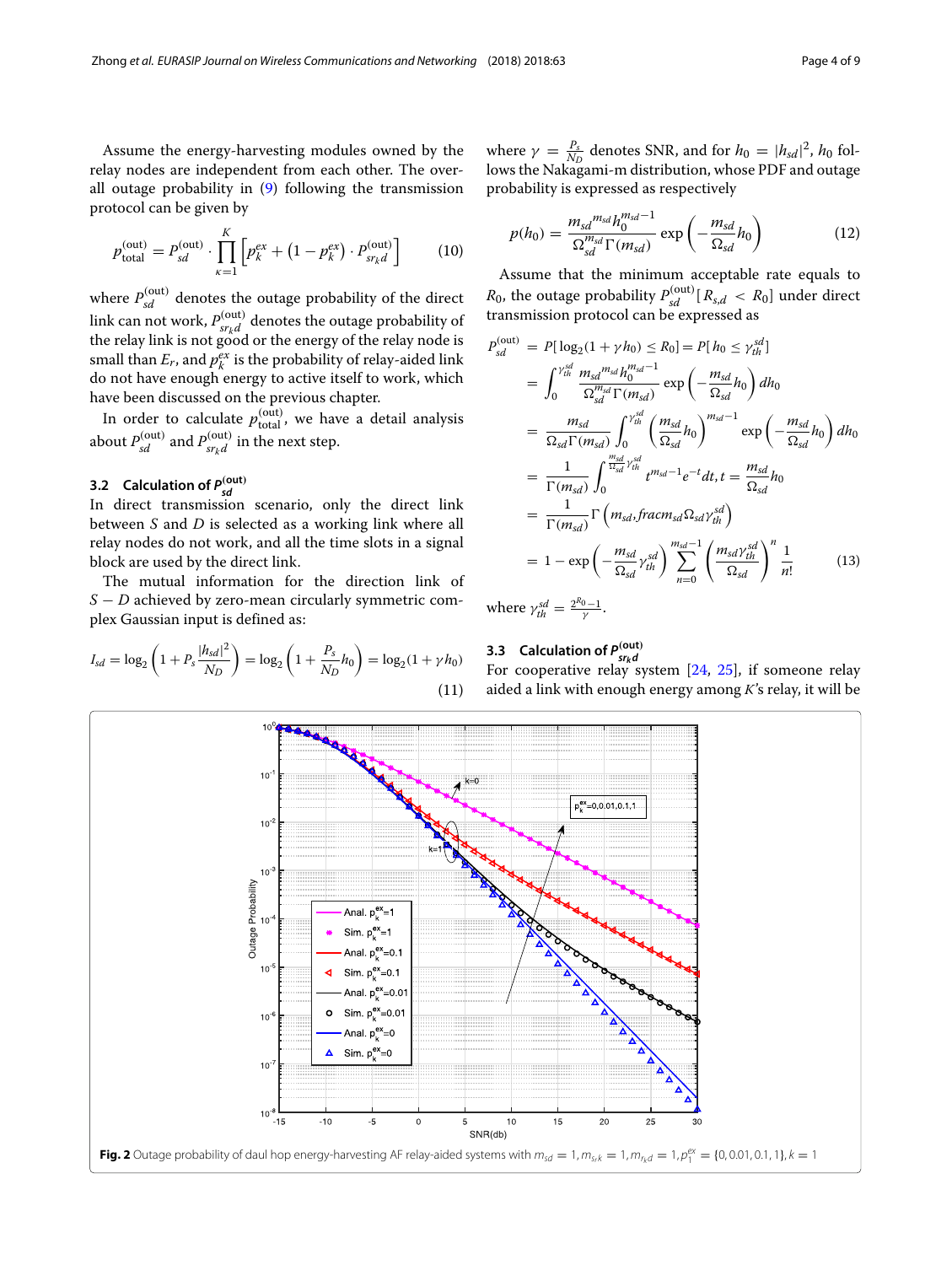selected as a work node on the condition that the direct link cannot provide information transmission because of deep fading. The cooperative relay works as

- Step 1: the system prefers to consider the direct link to transmit information with. If  $|h_{s,d}|^2$  is bigger than the threshold value, the direct link shown in (1) will be selected to work for transmitting information. And the relay link will not need to be set up. Otherwise, go to Step 2.
- Step 2: some relay link among  $\hat{K}$ 's, as shown in (2) and (3), will be selected and activated to work instead of a direct link. If it also fails, then there will be an outage event occurred.

Since the relay node  $R_k$  is deployed to amplify-andforward relay scheme. Considering the relationship between received and signal  $y_{s,r_k}(t)$  and retransmitted signal  $x_{r_k}(t)$  at  $R_k$ , as shown in [\(2\)](#page-1-1) and [\(3\)](#page-1-2), we can get

$$
x_{r_k}(t) = G \cdot y_{s,r_k}(t) \tag{14}
$$

Correspondingly, the destination *D*'s received instantaneous SNR [\[21\]](#page-7-15) can be express as

<span id="page-4-0"></span>
$$
\gamma_{eq} = \frac{|h_{sr_k}|^2 |h_{r_k d}|^2 G^2 P_s}{|h_{r_k d}|^2 G^2 N_R + N_D} = \frac{\frac{|h_{sr_k}|^2 P_s}{N_R} \frac{|h_{r_k d}|^2 P_r}{N_D}}{\frac{|h_{sr_k}|^2 P_s}{N_R} + \frac{|h_{r_k d}|^2 P_r}{N_D} + 1}
$$
\n
$$
= \frac{\gamma_{sr_k} \gamma_{r_k d}}{\gamma_{sr_k} + \gamma_{r_k d} + 1} \tag{15}
$$

$$
G^2 = \frac{P_{r_k}}{|h_{sr_k}|^2 P_s + N_R}
$$
 (16)

Then we can get the mutual information for the *S*−*Rk*−*D* link as

$$
I_{sr_kd} = \frac{1}{2}W \log_2(1 + \gamma_{eq})
$$
\n(17)

Given  $\gamma_{eq}$  in [\(15\)](#page-4-0), which is the random variable denoting the received SNR at destination node *D*, then we can derive exact expressions for the CDF of γ*eq*. And the CCDF of  $\gamma_{(eq)}$  is  $\bar{F}_{\gamma_{eq}}(\gamma)$  [\[26,](#page-8-1) [27\]](#page-8-2)

$$
\bar{F}_{Yeq}(\gamma) = 2 \exp \left[ - \left( \frac{m_{sr_k}}{\Omega_{sr_k}} + \frac{m_{r_k d}}{\Omega_{r_k d}} \right) \gamma \right]
$$
\n
$$
\sum_{n=0}^{m_{sr_k}-1} \sum_{k=0}^{m_{r_k d}-1} \sum_{m=0}^{k} \left\{ \frac{\frac{\Omega_{sr_k}}{m_{sr_k}} - \frac{m_{r_k d}}{2}}{\frac{m_{sr_k}}{m_{r_k d}} - \frac{m_{r_k d}}{2}} \frac{\frac{m_{r_k d}}{2}}{\frac{m_{r_k d}}{m_{r_k d}} - \frac{m_{r_k d}}{2}} \right\}
$$
\n
$$
K_{n-m+1} \left( 2 \sqrt{\frac{m_{sr_k} m_{r_k d} \gamma(\gamma+1)}{\Omega_{sr_k} \Omega_{r_k d}}} \right) \left( 1 + \frac{1}{\gamma} \right) \frac{n+m+1}{2} \gamma^{m_{sr_k}+k} \right\}
$$
\n(18)

So, CDF of  $\gamma_{(eq)}$  is  $F_{\gamma_{eq}}(\gamma)$ , which is given by

<span id="page-4-1"></span>
$$
P_{sr_kd}^{\text{(out)}} = P_r(\gamma_{eq} < \gamma_{th}) = F_{\gamma_{eq}}(\gamma) = 1 - \bar{F}_{\gamma_{eq}}(\gamma) \tag{19}
$$

#### **3.4 System overall outage probability**

Substituting  $(13)$  and  $(19)$  into  $(10)$ , the explicit closedform expression of outage probability for the relayaided cooperative transmission protocol by the harvested energy can be explained as follows

<span id="page-4-2"></span>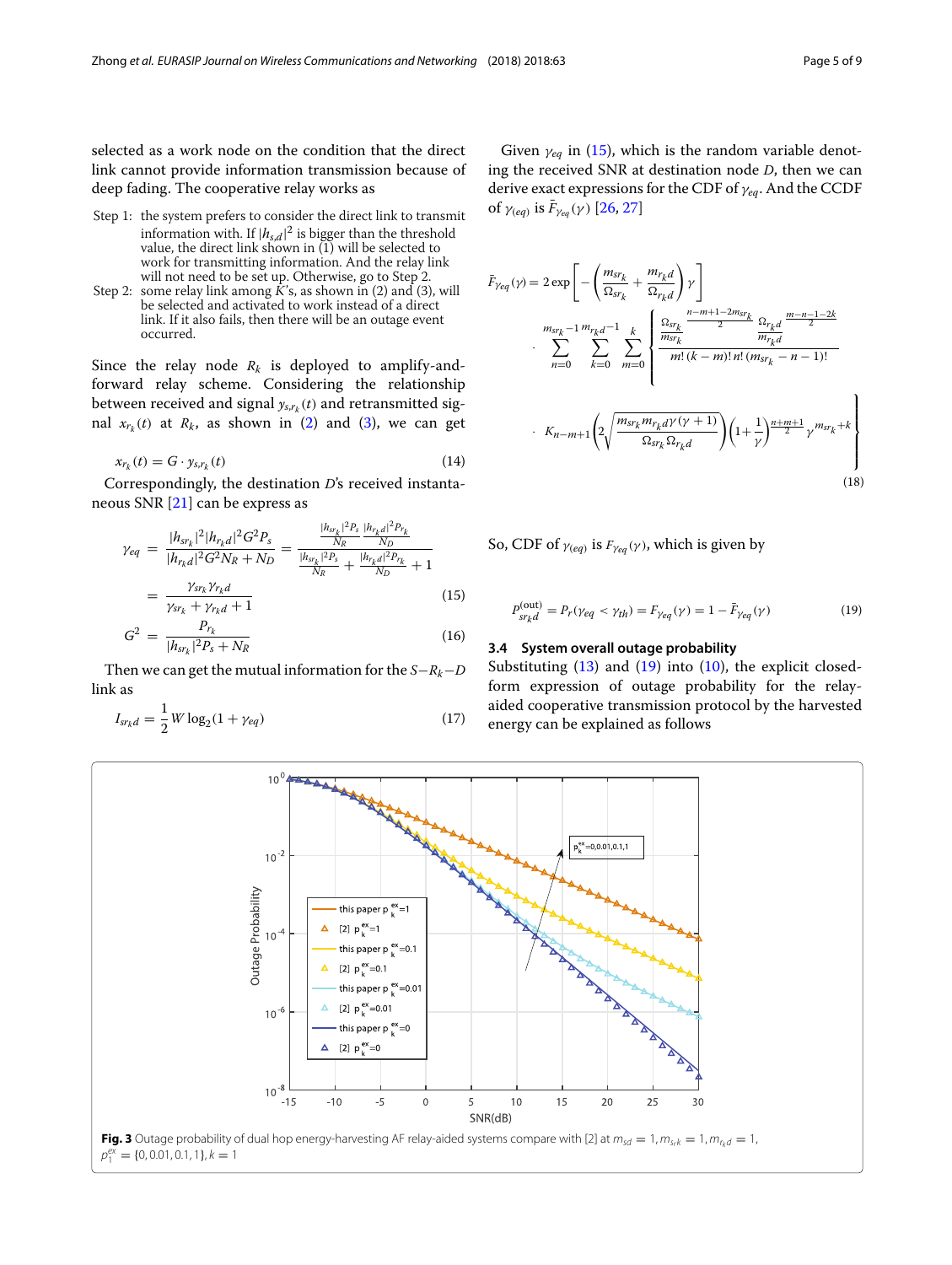

<span id="page-5-1"></span>
$$
P_{\text{total}^{(out)}} = \left\{ 1 - \exp\left( -\frac{m_{sd}}{\Omega_{sd}} \gamma_{th}^{sd} \right) \sum_{n=0}^{m_{sd}-1} \left( \frac{m_{sd} \gamma_{th}^{sd}}{\Omega_{sd} n!} \right)^n \right\}
$$
  

$$
\cdot \prod_{k=1}^{K} \left\{ p_k^{ex} + (1 - p_k^{ex}) \left\{ 1 - 2 \exp\left[ -\left( \frac{m_{sr_k}}{\Omega_{sr_k}} + \frac{m_{r_k d}}{\Omega_{r_k d}} \right) \gamma \right] \right\}
$$
  

$$
\sum_{n=0}^{m_{sr_k}-1} \sum_{k=0}^{m_{r_k d}-1} \sum_{m=0}^{k} \frac{\frac{n-m+1-2m_{sr_k}}{\Omega_{sr_k}}}{m! (k-m)! n! (m_{sr_k} - n - 1)!}
$$
  

$$
\cdot K_{n-m+1} \left( 2 \sqrt{\frac{m_{sr_k} m_{r_k d} \gamma(\gamma+1)}{\Omega_{sr_k} \Omega_{r_k d}} \right) \left( 1 + \frac{1}{\gamma} \right)^{\frac{n+m+1}{2}} \gamma^{m_{sr_k}+k} \right\}
$$
(20)

#### <span id="page-5-0"></span>**4 Simulation results**

This section studies how the outage probability changes with different parameters. It is assumed that the available frequency bandwidth for the whole network is  $W = 2$  Mhz, and the minimum acceptable rate  $R_0 = 200$  kbps,  $P_s = P_r =$  $P_0 = 1w$ . Monte Carlo simulations were carried out by 2  $\times$  $10^8$  sample points with intel(R) Core(TM) i7-6700HQ, 4 cores CPU@2.60 GHz and 16.0 *GB* RAM.

In Fig. [2,](#page-3-2)  $K = 1$ . It shows the outage probability of cooperative networks as a function of  $SNR(i.e., SNR = P_0/\sigma_0^2)$ when the energy-exhausted probability  $P_1^{ex}$  at *R* is 1, 0.1, 0.01, and 0 with  $m_{sd} = 1$ ,  $m_{s_r k} = 1$ , and  $m_{r_k d} = 1$ . Obviously, when  $P_1^{ex} = 1$ , it is equivalent to the traditional system with direct transmission protocol. In

addition, when  $P_1^{ex} = 0$ , it is equivalent to the system in which the relay node is powered by a constant power system. At last, we can observe in Fig. [2](#page-3-2) that the energy-harvesting relay node can improve the outage performance of the system significantly compared with traditional direct transmission protocol, which has no relay link.

In Fig.  $3, K = 1$  $3, K = 1$ . It shows the outage probability of cooperative networks as a function of  $SNR(i.e., SNR = P_0/\sigma_0^2)$ when the energy-exhausted probability  $P_1^{ex}$  at R is 1, 0.1, 0.01 and 0, respectively with  $m_{sd}=1, m_{s,k}=1, m_{r_kd}=1$ , it is coordinated to the curve of the work [\[11\]](#page-7-5) at the Rayleigh channels parameters.

In Fig.  $4, K = 1$  $4, K = 1$ . It shows the outage probability of cooperative networks as a function of  $SNR(i.e., SNR = P_0/\sigma_0^2)$ when the energy-exhausted probability  $P_1^{ex}$  at *R* is 1, 0.1, 0.01, and 0, with  $m_{sd} = 3, m_{s_r k} = 3, m_{r_k d} = 3$ , Similarly, when  $P_1^{ex} = 1$ , it is equivalent to the traditional system with direct transmission protocol. In addition, when  $P_1^{ex} = 0$ , it is equivalent to the system in which the relay node is powered by constant power system. At last, we can observe in Fig. [4](#page-5-1) that the energyharvesting relay node can improve the outage performance of the system significantly compared with traditional direct transmission protocol during the concerned SNR range. But comparing with the results from Fig. [2,](#page-3-2) we can find that the downward trend is more fast with the increasing of SNR. That is to say, with the increment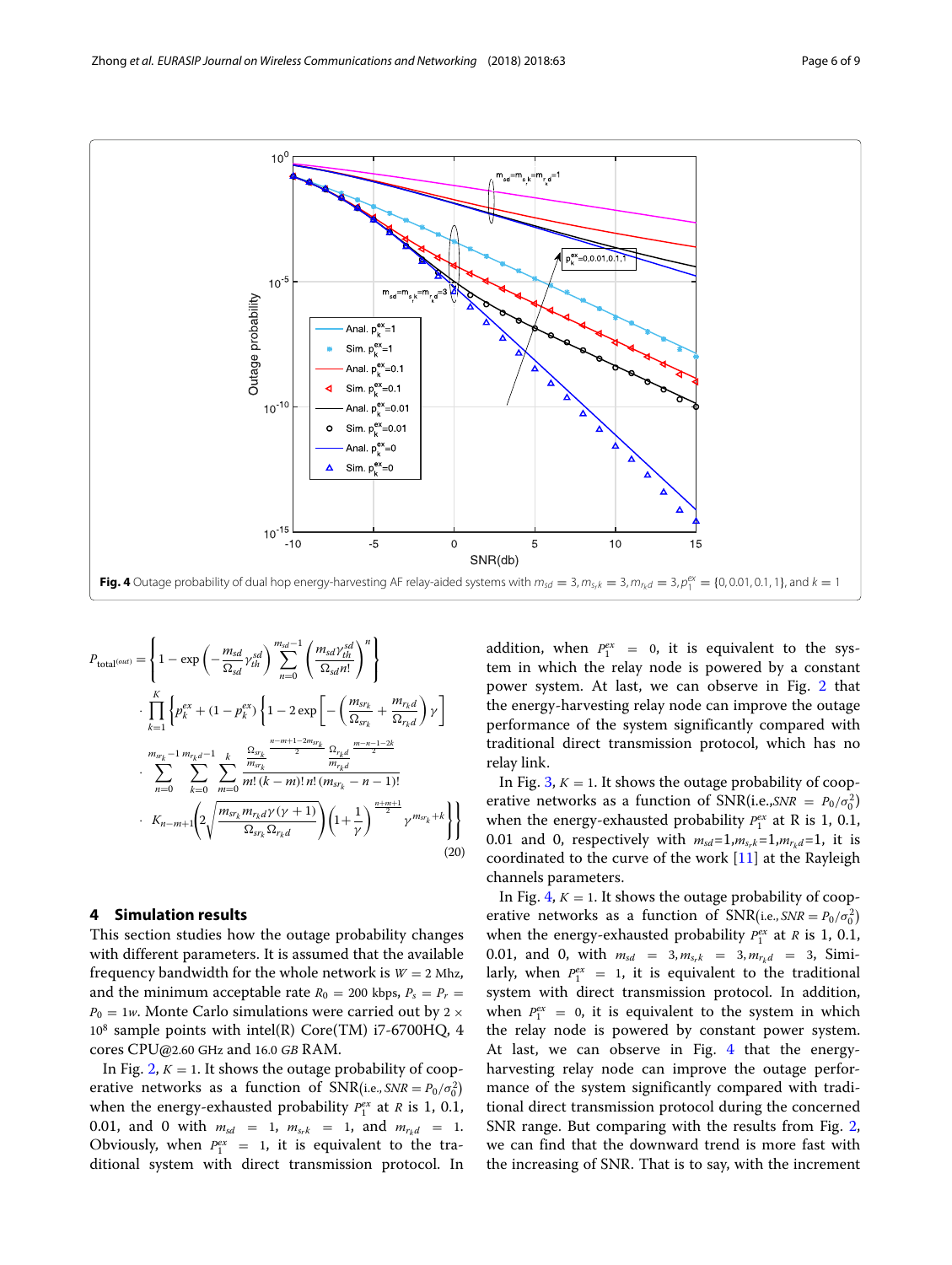

<span id="page-6-0"></span>of relay link, we can get better performance comparing with the scenario in the Fig. [2,](#page-3-2) which has one relay link only.

improved with the increment of the number of available relay nodes *K*.

In Fig. [5,](#page-6-0) it shows the outage probability of cooperative networks as a function of SNR when the number of available relay nodes *K* is 0, 1, 2, 3, respectively with  $m_{sd} = 3$ ,  $m_{s_r k}$  = 3,  $m_{r_k d}$  = 3, and  $(P_1^{ex}, P_2^{ex}, \ldots P_N^{ex})$  = 0.1. It can be observed that the system performance can be significantly

In Fig. [6,](#page-6-1) it shows the outage probability of cooperative networks as a function of *K* when the SNR is 15, 10, and 5 dB, respectively with  $m_{sd} = 3, m_{s,k} = 3, m_{r*d} = 3$ , and  $(P_1^{ex}, P_2^{ex}, \ldots P_N^{ex}) = (0.1, 0.1 \ldots, 0.1)$ . It can be observed that the system performance can improved with the linear increment of the SNR. In Table [1,](#page-7-20) it shows that the

<span id="page-6-1"></span>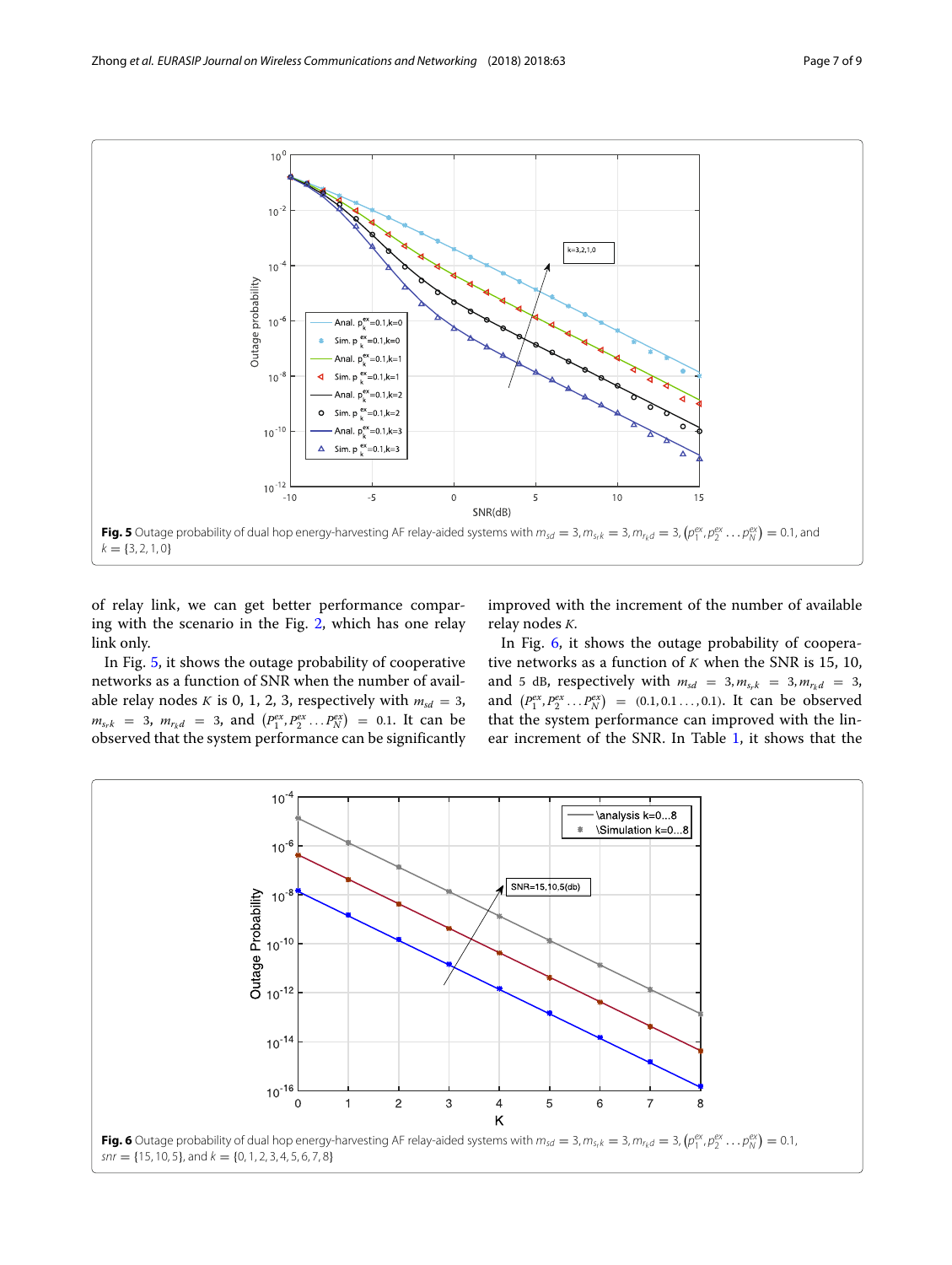<span id="page-7-20"></span>**Table 1** Operation time(s) of our numerical calculate and Monte Carlo method

|                         | Fig. 2   | Fia. 4   | Fig. 5 | Fia. 6 |
|-------------------------|----------|----------|--------|--------|
| Our numerical calculate | በ 131    | 0.937    | 0.209  | 2.084  |
| Monte Carlo method      | 1024.163 | 1024.163 | 634919 | 123015 |

numerical calculate time is more less than the Monte Carlo time, the theoretical results can be applied without running the complex Monte Carlo simulation in the practical application.

#### <span id="page-7-18"></span>**5 Conclusions**

In this paper, we presented the performance of cooperative networks aided by an on-off Markov model energyharvesting relay node in Nakagami-m fading scenario. With the help of some approximations, we got the explicit closed-form expression of outage probability of cooperative system based on the nonidentical Nakagami-m fading channels. The result of Monte Carlo method correlated with numerical analytical results reported by previous studies. Via simulations, it was shown that the system outage performance have been improved when natural source EH relays were employed. Besides, the more relays, the better system performance.

#### **Acknowledgements**

This work was supported by the National Science Foundation of China(NSFC), no. 61672217,61304208, and also by the Foundation of the Science and technology project of Hunan Provincial Department of Education, no. 15C1414.

#### **Funding**

This paper was supported by the National Natural Science Foundation general projects, China (No. 61672217), by the National Natural Science Foundation general projects, China (No. 61304208), and also by the Foundation of the Science and technology project of Hunan Provincial Department of Education (No. 15C1414).

#### **Authors' contributions**

SZ has fulfilled all the system modeling, analysis, simulation, and drafting the article. RL has helped revise the manuscript. HH has given critical revision of the article and has helped revise the manuscript. All authors read and approved the final manuscript.

#### **Competing interests**

The authors declare that they have no competing interests.

#### **Publisher's Note**

Springer Nature remains neutral with regard to jurisdictional claims in published maps and institutional affiliations.

#### **Author details**

<sup>1</sup> College of Comuputer Science and Electronic Engineering, and the Key Laboratory for Embedded and Network Computing, Hunan University, Changsha, People's Republic of China. 2School of Computer and Information Engineering, Central South University of Forest and Technology, Changsha, People's Republic of China.

#### Received: 4 August 2017 Accepted: 6 December 2017 Published online: 16 March 2018

#### **References**

- <span id="page-7-0"></span>1. R Jiang, K Xiong, P Fan, Y Zhang, Z Zhong, Optimal design of SWIPT systems with multiple heterogeneous users under non-linear energy harvesting model. IEEE Access. **5**, 11479–11489 (2017)
- 2. X Di, K Xiong, P Fan, HC Yang, Simultaneous wireless information and power transfer in cooperative relay networks with rateless codes. IEEE Trans. Veh. Technol. **66**(4), 2981–2996 (2017)
- 3. K Janghel, S Prakriya, Performance of secondary network with primary beamforming-assisted energy harvesting transmitters. **PP**(99), 1–1 (2017)
- 4. K Xiong, P Fan, C Zhang, KB Letaief, Wireless information and energy transfer for two-hop non-regenerative MIMO-OFDM relay networks. IEEE J. Sel. Areas Commun. **33**(8), 1595–1611 (2015)
- 5. NL Quang, TD Nhu, QB Vo Nguyen, An Beongku, Full-duplex distributed switch-and-stay networks with wireless energy harvesting: design and outage analysis. EURASIP J. Wirel. Commun. Netw. **2016** (2016)
- <span id="page-7-1"></span>6. K Xiong, P Fan, T Li, KB Letaief, Group cooperation with optimal resource allocation in wireless powered communication networks. IEEE Trans. Wirel. Commun. **16**(6), 3840–3853 (2017)
- <span id="page-7-2"></span>7. WK Xu, Z Yang, ZG Ding, L Wang, PZ Fan, Wireless information and power transfer in two-way relaying network with non-coherent differential modulation. EURASIP J. Wirel. Commun. Netw. **2015** (2015)
- 8. K Xiong, P Fan, Y Lu, KB Letaief, Energy efficiency with proportional rate fairness in multirelay OFDM networks. IEEE J. Sel. Areas Commun. **34**(5), 1431–1447 (2016)
- <span id="page-7-3"></span>9. K Xiong, P Fan, HC Yang, KB Letaief, Space-time network coding with overhearing relays. IEEE Trans. Wirel. Commun. **13**(7), 3567–3582 (2014)
- <span id="page-7-4"></span>10. S Luo, R Zhang, TJ Lim, Optimal save-then-transmit protocol for energy harvesting wireless transmitters. IEEE Trans. Wirel. Commun. **12**(3), 1196–1207 (2013)
- <span id="page-7-5"></span>11. T Li, P Fan, KB Letaief, Outage probability of energy harvesting relay-aided cooperative networks over Rayleigh fading channel. IEEE Trans. Vehicular Technol. **65**(2), 972–978 (2016)
- <span id="page-7-6"></span>12. AA Nasir, X Zhou, S Durrani, RA Kennedy, Relaying protocols for wireless energy harvesting and information processing. IEEE Trans. Wirel. Commun. **12**(7), 3622–3636 (2013)
- <span id="page-7-7"></span>13. J Liu, K Xiong, P Fan, Z Zhong, RF energy harvesting wireless powered sensor networks for smart cities. IEEE Access. **5**, 9348–9358 (2017)
- <span id="page-7-8"></span>14. K Xiong, P Fan, T Li, KB Letaief, Rate-energy region of SWIPT for MIMO broadcasting under nonlinear energy harvesting model. IEEE Trans. Wirel. Commun. **99**, 1965–1970 (2017)
- <span id="page-7-9"></span>15. K Xiong, P Fan, T Li, KB Letaief, Outage probability of space-time network coding over Rayleigh fading channels. IEEE Trans. Veh. Technol. **63**(4), 1965–1970 (2014)
- <span id="page-7-10"></span>16. R Jiang, K Xiong, P Fan, Y Zhang, Z Zhong, Outage analysis and optimization of SWIPT in network-coded two-way relay networks. Mobile Inf. Syst (2017)
- <span id="page-7-11"></span>17. A Bletsas, H Shin, MZ Win, Cooperative communications with outage-optimal opportunistic relaying. IEEE Trans. Wirel. Commun. **6**(9), 3450–3460 (2007)
- <span id="page-7-12"></span>18. N Kapucu, M Bilim, I Develi, Outage probability analysis of dual-hop decode-and-forward relaying over mixed Rayleigh and generalized gamma fading channels. Wirel. Pers. Commun. **71**(2), 947 (2013)
- <span id="page-7-13"></span>19. P Kumar, S Majhi, Y Nasser, in Proc.Communications and Informatics (ICACCI) 2016 Int. Conf. Advances in Computing. Analysis of outage performance of opportunistic af OFDM relaying in Nakagami-m channels, (2016), pp. 2527–2531
- <span id="page-7-14"></span>20. SL Wang, TM Wu, in Proc.IEEE 80th Vehicular Technology Conf. (VTC2014-Fall). Performance analyses of two-way AF relaying over nakagami-m frequency-selective fading channels, (2014), pp. 1–5
- <span id="page-7-15"></span>21. D Senaratne, C Tellambura, Unified exact performance analysis of two-hop amplify-and-forward relaying in Nakagami fading. IEEE Trans. Veh. Technol. **59**(3), 1529–1534 (2010)
- <span id="page-7-16"></span>22. Y Zhang, K Xiong, P Fan, HC Yang, X Zhou, Space-time network coding with multiple AF relays over Nakagami-m fading channels. IEEE Trans. Veh. Technol. **66**(7), 6026–6036 (2017)
- <span id="page-7-17"></span>23. K Xiong, P Fan, Z Xu, HC Yang, KB Letaief, Optimal cooperative beamforming design for MIMO decode-and-forward relay channels. IEEE Trans. Signal Process. **62**(6), 1476–61489 (2014)
- <span id="page-7-19"></span>24. JN Laneman, DNC Tse, GW Wornell, Cooperative diversity in wireless networks: efficient protocols and outage behavior. IEEE Trans. Inf. Theory. **50**(12), 3062–3080 (2004)